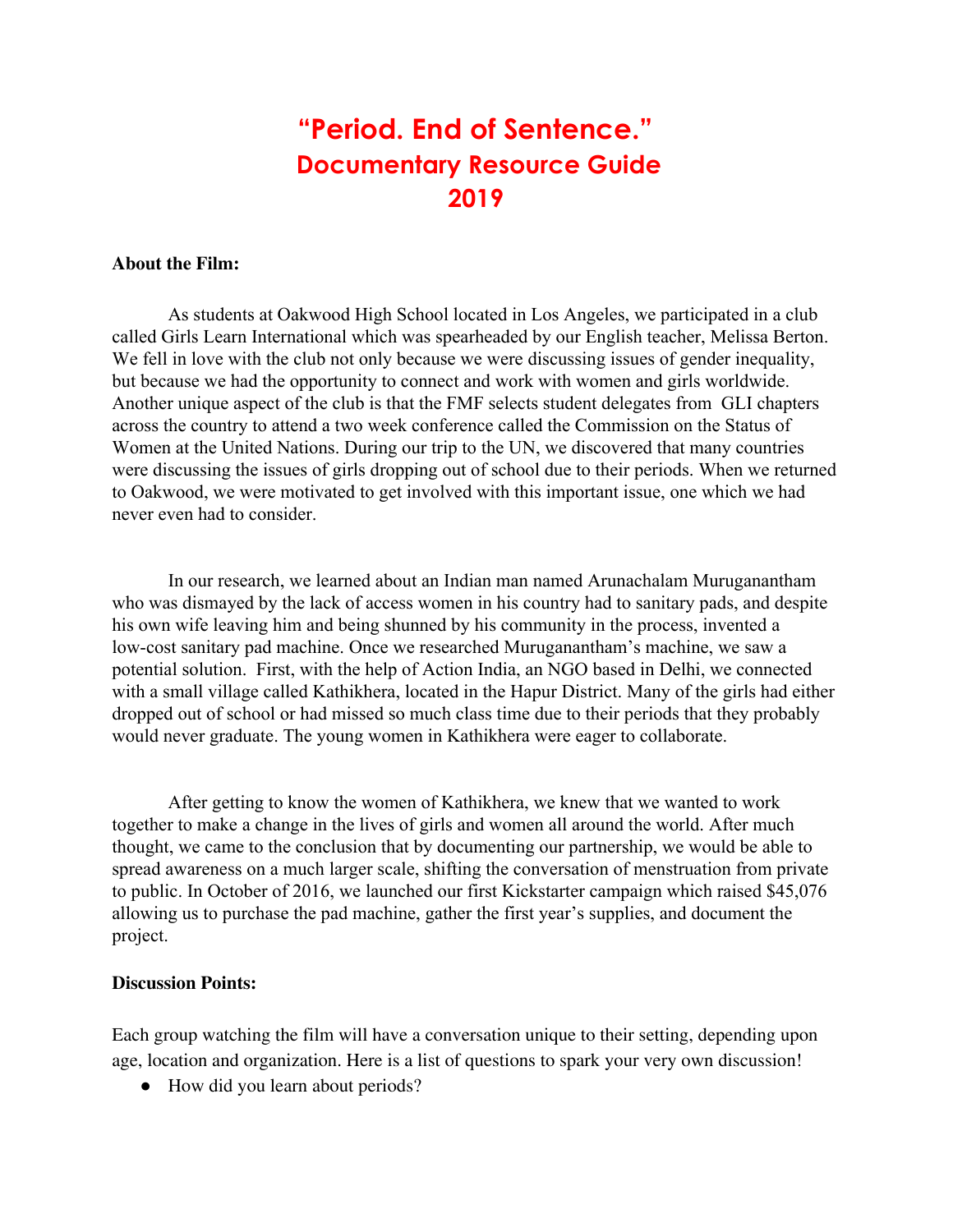- Talk about the first time you got your period. What was that like? If you told someone after, who did you tell?
- How many people were aware that access to sanitary products is an issue all over the world?
- Has access to menstrual hygiene products ever been an issue for you?
- If you are in the United States, are you aware of the Pink Tax? If so, does your state have a Pink Tax?
- How can you be an advocate for menstrual equity?

# **Questions & Answers:**

## **Q: Why was it so important to make the film? Why not just buy a machine?**

A: After much thought, we decided that making the documentary would leave a bigger impact on a larger audience. By creating a documentary, we wanted to show the world that this is an issue that needs to be brought to its attention. We come from a "woke" liberal bubble in Los Angeles and considered ourselves well informed, yet we had never even considered the inherent risks of period poverty, in our own backyard, as well as around the world. We wanted to shatter the harmful silence that prevented these discussions.

# **Q: What is the value of having the machine in the village?**

A: Having the machines located in rural communities fulfills multiple purposes. First, the machine creates pads that can then be sold to the immediate community, as well as any larger distributors, creating an influx of pads in areas where they might have been scarce. Additionally, the machines associated with The Pad Project are staffed and managed by local women, creating jobs and boosting the local economy. For many of these women, the difficult work of raising a family and making a home is overlooked, and certainly not compensated, therefore, their work on the machines would be their first paying job, as well as the first job that their husbands or fathers would consider to be true employment.

# **Q: What are the long term goals of the project?**

A: The Pad Project aims to implement, educate, and advocate. While our goal is to place pad machines in communities all over the world, we ultimately aim to promote menstrual equity, but we know that cannot be achieved through one machine, or even many. Our organization takes a multi-pronged approach to achieving menstrual equity, combining pad machines with community partnerships, sexual and reproductive health education, and domestic advocacy work. We work to educate communities both on menstrual hygiene and management, but also on period poverty and the barriers to gender equality it presents. We also work to advocate for policy targeted at menstrual equity, whether that be the removal of the Pink Tax, (The Tampon Tax), or working with local school boards to mandate free period products in public school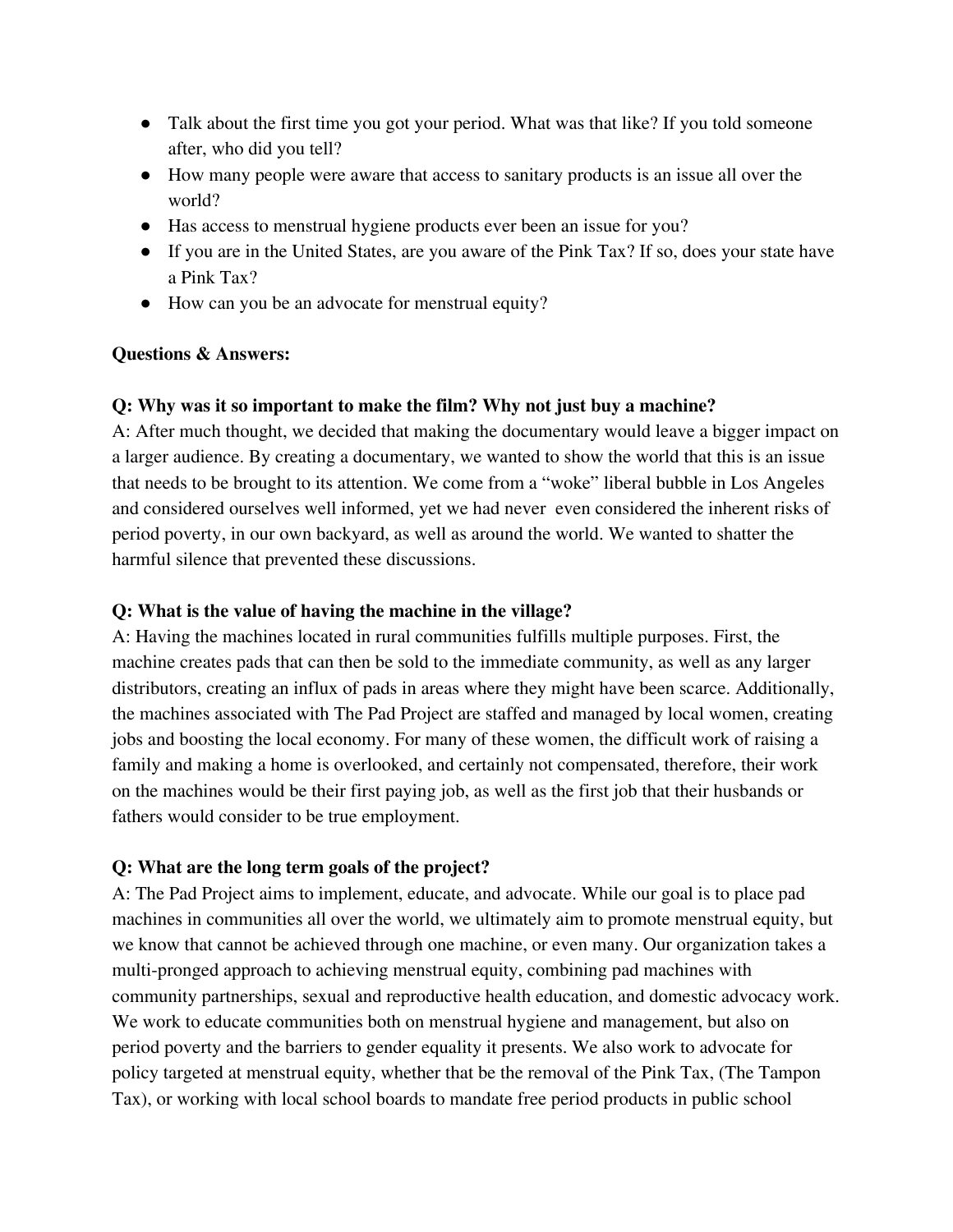bathrooms, or even just to provide the framework for barrier-breaking conversations about menstruation.

The cornerstone of our international work is our pad machines. Each partner community has different needs - some for manual, some for semi-automated, and some for automated machines. We work with local partners and NGOs to install machines that are easy to operate, use locally-sourced natural resources to function, and require minimal electricity. Each machine employs 6 women and 1 supervisor, enabling them to produce pads for their communities for approximately \$.05 each. Workers can decide how and where they would like to sell their pads in order to create more economic opportunities, but communities must partner with local NGOs on the ground to help monitor and ensure the success of their particular program.

At The Pad Project, we aim to promote gender equity throughout the world through various projects. We refuse to accept a world where women have to choose between buying a box of pads or buying their next meal. That's why we are committed to highlighting existing laws and regulations around periods in the United States and advocating for change. On a global scale, the pad machines we fund both expand access to pads and serve as a catalyst for gender equity. Their implementation helps grant women the personal, economic, and educational tools to spark conversations around menstruation and drive societal change. Access to pads allows girls to feel comfortable and confident in a learning environment, but it is critical to pair pads with comprehensive sexual and reproductive health and rights (SRHR) education. Whenever we install a machine, we do so by partnering with established local organizations who can host community led workshops and start dialogue around menstruation and related SRHR education. For instance our film, *Period. End of Sentence.*, can serve as an entry point for these conversations.

Education about menstruation is important for everyone. This is why we've created educational toolkits for middle school, high school, college, and beyond. Using the toolkits provides a structure to explore the topics of menstrual health and menstrual hygiene issues women and girls face all over the world. Ultimately, we believe that our efforts to install pad machines and increase community understanding of menstrual health will promote global gender equity and ensure that a period ends a sentence, not a girl's education.

#### **Q: Have the founders of The Pad Project visited India?**

A: As we began working with Action India in Kathikhera, we were cognizant of respecting boundaries and did not want to insert ourselves into cultural systems we did not understand. As such, we kept the documentary crew as small as possible, and after filming for a few weeks, it became clear to our production team that having too many outsiders in the village would draw negative attention to the project. We are lucky to have a large team of students and adults working on the Pad Project, and in the years since filming the documentary, we have been able to send more of our LA based team to the village, both to screen the documentary and to foster